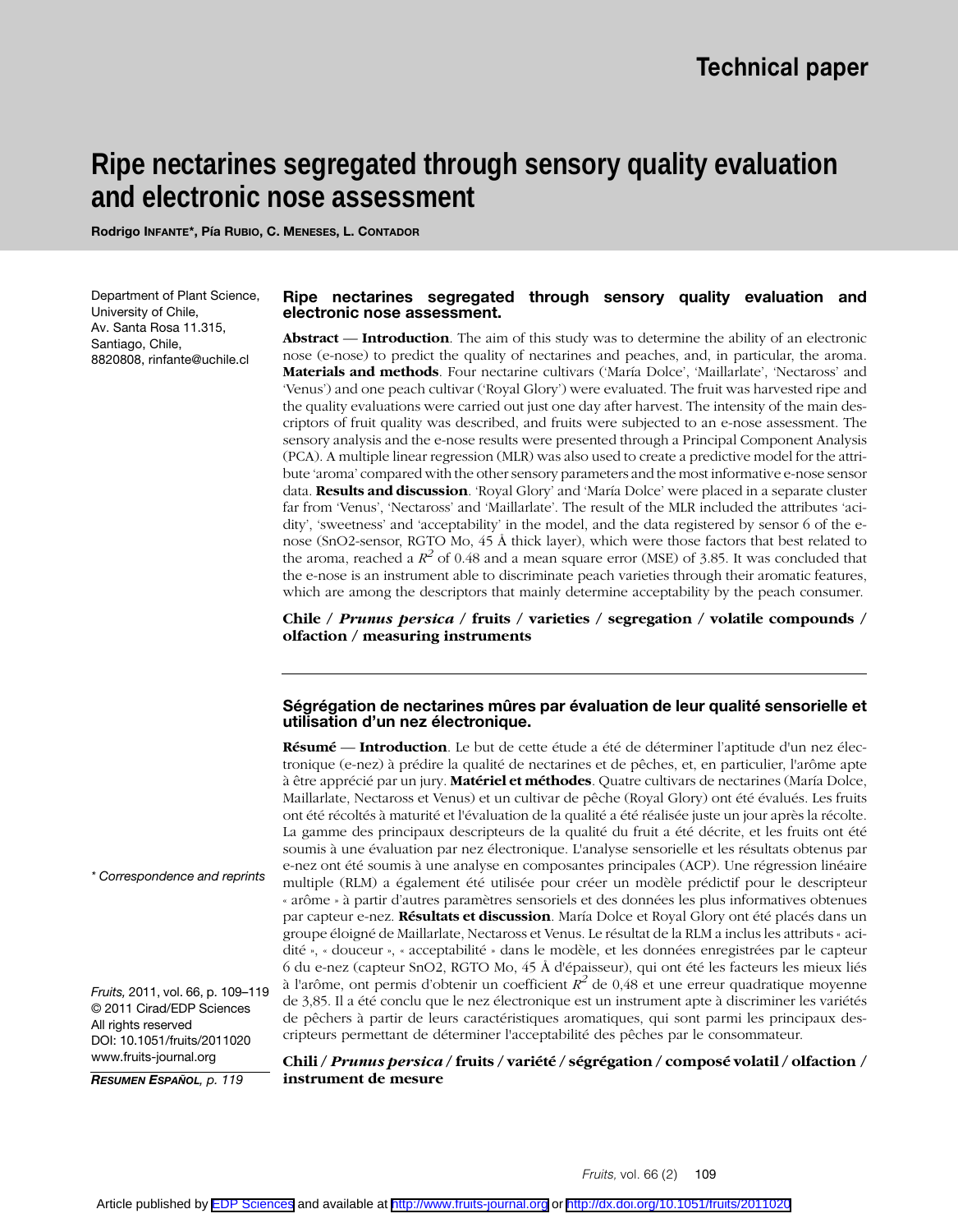# **1. Introduction**

In the peach industry, there are different agents that interact with fresh fruits, in their production, distribution and commercialization before the product reaches consumers. Each agent in this chain has different requirements and definitions of what quality means. The approach of the first links in this chain (production and distribution) is often oriented towards the features of the product, which are determined using analytic methods. This approach to fruit quality supplies objective data useful for carrying out market decisions. On the other hand, instrumental quality measurements are limited by the precision and ease of the technique employed; so the easiest parameters to appraise are also the most used in fruit quality control. The ground color, the flesh firmness, the soluble solids concentration and the titratable acidity are among the most used parameters compared, for example, for aroma determination [\[1](#page-8-0)]. However, are these parameters linked in some way with consumer appreciation? The approach based on the intrinsic quality of the product is the best way to follow the fruit's physiological changes throughout the market chain; but, it fails because it does not take human perceptions into account. Therefore, a more complete definition of fruit quality must consider both the instrumental and the sensory approaches. Sensory analysis techniques are of help in understanding the fruit's quality and its positive reception based on specific traits that can be studied to develop standard sensory evaluation protocols. Establishing the correlation between the sensory descriptors and the analytic parameters is the only way to be able to determine the satisfaction produced by fruit consumption as a measurable parameter.

Sensory techniques are tools to gain insight into consumer preferences, which, combined with the determination of physical and chemical parameters, provide a more detailed definition of fruit quality [\[2](#page-8-1)].

Aroma is one of the attributes that mainly determines the acceptance of a fruit [\[3\]](#page-8-2) and it is associated with ripening [[4\]](#page-8-3). Aroma is generated by the emission of volatiles from the skin and flesh of the fruit, which are

detected when they enter the nasal cavity to the back of the throat and are perceived by the olfactory receptor system [\[5](#page-8-4)]. While sugars and acids contribute to sweetness and tartness, aroma is derived from combinations of volatile molecules. The different proportions of the volatile components and the presence or absence of trace components often determine aroma properties [[6](#page-8-5)]. The fruit's aroma, and consequently its quality, could be improved by initiating the harvest when the fruit is ripe, at least until the physiological ripening is complete on the tree [\[7\]](#page-8-6).

The electronic nose (e-nose) is one of the most promising non-destructive devices used in fruit quality assessment, and it is based on new chemical sensors that utilize differences in the electrochemical properties of volatiles [[2](#page-8-1), [8\]](#page-8-7). The sensors come into contact with volatiles, which are adsorbed in a thin layer reaction, generating a resistance that is transformed into an electrical signal. Through the use of an algorithmic model that processes the resistance data from each sensor, the volatile compound's data are expressed as a whole via a multivariate analysis. The e-nose has had several applications in food research, such as determining the most appropriate harvest maturity in fruits [[9](#page-8-8), [10](#page-8-9)], establishing quality indexes [\[11\]](#page-8-11), or predicting the sensory quality associated with different harvest dates [[12](#page-8-10)].

The objective of our research was to test the ability of the e-nose to discriminate ripe peaches, and to compare the observed segregation pattern given by the e-nose with the result obtained by sensory analysis through a trained panel. An additional aim was to define the relation that exists between the principal chemical and sensory parameters with the perception of the aroma using a multiple linear regression.

# **2. Materials and methods**

The yellow-fleshed nectarine cultivars 'Venus', 'María Dolce', 'Nectaross' and 'Maillarlate' and the yellow-fleshed peach 'Royal Glory' were used in this study. Fruits were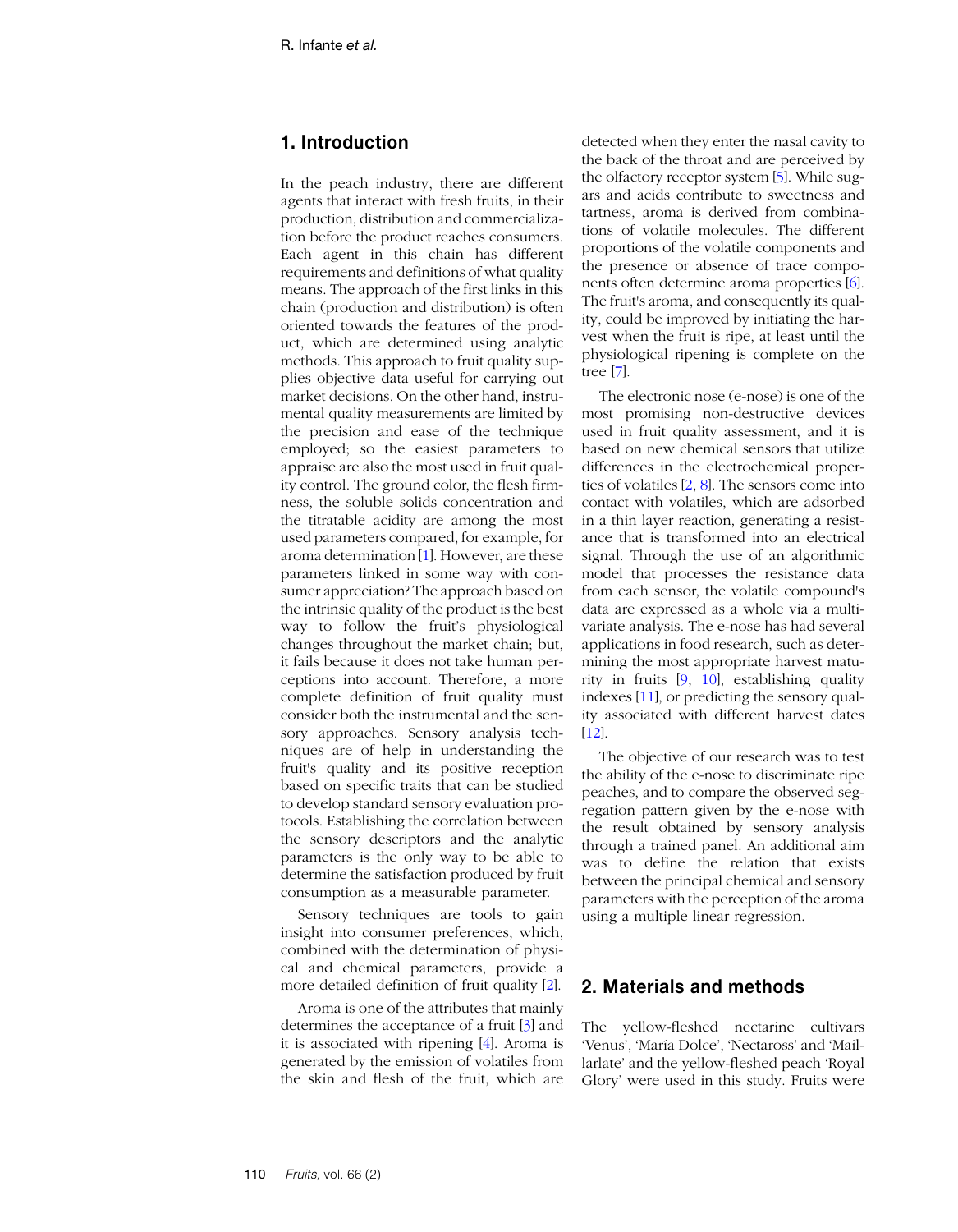harvested when the ground color was yellow, from an arboretum in Paine, near Santiago, Chile. Then, in the lab, the fruits were sorted non-destructively using a Durofel portable device (Agrotecnologies, Tarascon, France). A sample of homogeneous fruits was used to characterize the initial ripeness level through the flesh firmness, the soluble solids concentration (SSC), the titratable acidity (TA), the ground color and the fruit weight. The day after harvest, fruits were submitted to sensory analysis and e-nose evaluation.

## **2.1. Quality indexes**

The flesh firmness was measured on both cheeks and both shoulders of each fruit, using a portable penetrometer (Effegi, Milan, Italy) with a 7.9-mm probe. The SSC was measured with a thermo-balanced PAL-1 refractometer (Atago, Tokyo, Japan) and the TA was assessed in 10 mL of juice, buffered with NaOH 0.1N, and then expressed as %  $(p/v)$  of malic acid. The fruit weight was individually determined using an electronic balance (Tech Master, California, USA). The ground color was measured with a CR-300 colorimeter (Minolta, Tokyo, Japan). The lightness (*L*), the saturation (*C*) and hue angle (*H*) were used to characterize changes in skin color from green to yellow during the ripening progress [\[13\]](#page-8-13). Twentyfour fruits per cultivar were used for maturity characterization.

## **2.2. Sensory analysis**

The sensory analysis was performed at individual conventional booths by a trained panel of twelve individuals (aged 25–55). The training period of the panel in fresh fruit evaluation, for a total of 12 h, was carried out during the same harvest season. Six sessions were undertaken to discuss and standardize the criteria and definition of quality parameters. The fruit samples that were presented to each assessor were evaluated at the same flesh firmness range (60–70 Durofel Units). The samples were prepared in a white pottery dish by presenting a slice of fruit with its skin, cut and prepared less than 5 min before testing them, to ensure a glossy appearance and avoid the enzymatic browning of the flesh. The dish containing the sample was identified by a 3-digit code randomly assigned corresponding to the same code presented in a separate evaluation guideline. The evaluation guideline used a continuous scale for each attribute, ranging from 0 to 15, marked with two anchors,  $0 =$  the lowest level for that specific attribute and 15 = the highest level for that specific attribute, previously used in stone fruit quality evaluation [\[10\]](#page-8-9). The attributes evaluated were aroma, sweetness, acidity, juiciness, texture, flavor and acceptability.

## **2.3. E-nose analysis**

The analytical system used to determine the total volatiles produced by the fruits was an Electronic Olfactory System (EOS835) (Sacmi, Imola, Italy) composed of six metal oxide sensors, and a personal computer used for the acquisition and processing of the data generated. The device was connected to the malaxer by a steel feeler for headspace transfer from the malaxer chamber to the metal oxide semiconductor (MOS) array chamber, and it was equipped with two valves for the air inlet (air valve) and the headspace to analyze the gas (gas valve) [\[14\]](#page-8-12). Each individual fruit was placed in an airtight glass with a volume of 1,500 mL once the headspace had been homogenized for 10 min at 22 °C. The duration of each measurement was programed by the EOS835 software before the malaxation process began. Each measurement consisted of four steps: "before"  $(30 s)$  = the period before real analysis: at this time, there were no data registered; "during"  $(180 s)$  = the air valve was closed, whereas the gas valve was opened; the malaxer headspace was transferred to the MOS array, and the data were collected by each sensor during this step; "after"  $(30 s)$  = the gas valve was switched and the air valve was opened to restore the original MOS conditions; "wait"  $(180 s)$  and "cleaning"  $(100 s)$  = the transition time before a new measurement began.

With the exception of the "during" step, the gas valve was maintained in a switched position and only carrier air was blown into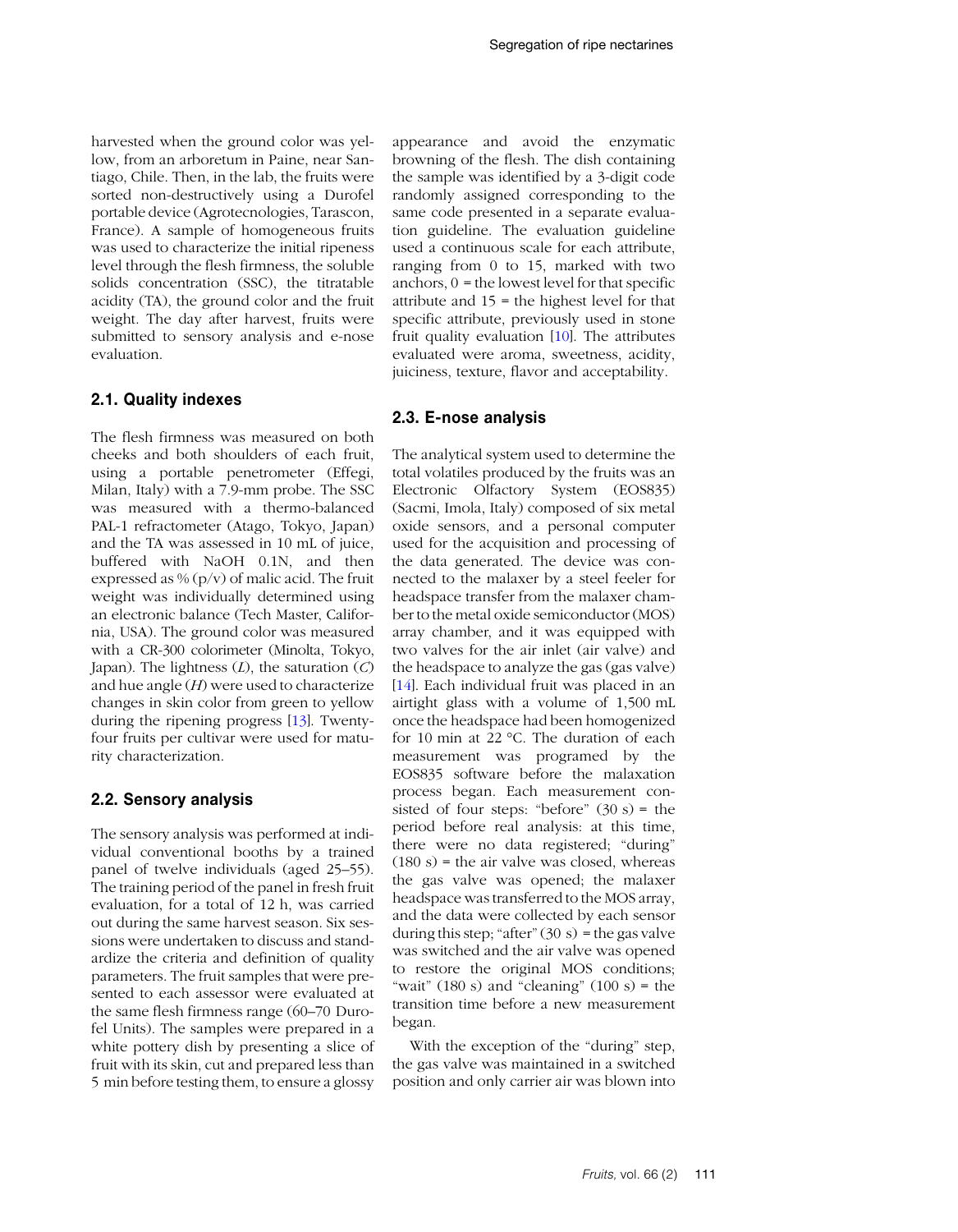the sensor chamber; this caused the sensor signal to return to the baseline. Pure synthetic air was used as a reference gas during the recovery phase of the measurement cycle. The previous conditions ensured that the baseline reading had indeed been recovered before performing the next analysis. The same flow  $(150 \text{ mL} \cdot \text{s}^{-1})$ , same chamber temperature (22 °C) and same relative humidity (80%) were used for each determination.

The sensor response extracted by each sensor consisted of the sequence expression  $X = [R / R_0]$ , where  $R_0$  was the initial resistance of the sensor balanced in the air, R was the resistance of the sensor in the presence of the volatile compounds emitted from the fruits (which decreased with respect to  $R_0$ ), and *X* was the response of each sensor recorded, expressed in Ohms [\[14\]](#page-8-12).

## **2.4. Statistical analysis**

Fruit maturity characterization was performed in a completely random design with analysis of variance (ANOVA) [[15](#page-8-14)]. Treatments were set for each cultivar, and 24 replications were used for the fruit weight, the SSC, the flesh firmness (penetrometer and Durofel) and the ground color. The TA data was the mean of six samples. Following the ANOVA, significant differences between means were determined by the Tukey separation test ( $p \leq 0.05$ ).

For the data registered with the e-nose, a PCA was performed using the Nose Pattern Editor program (SACMI, Imola, Italy). The sensory evaluation data underwent a principal component analysis [\[15\]](#page-8-14). The data were placed on a two-dimensional plot, and a Pearson's correlation among variables was performed. In both cases, 12 replications of a single fruit each per cultivar were used.

A multiple linear regression (MLR) was performed step-by-step in order to establish a prediction model. The data were separated into two groups: the first group was for developing the model (40 fruits in total, eight per each variety) and the other group was for prediction (20 fruits, four per variety). MLR is a common method used in quantitative analysis for studying the functional relationship between a response "*Y*" (dependent variable) and a variable "*X*" (independent variable). The regression is studied as changes in the *X* variables affect the response by fitting a model for the functional relationship between the two parameters [[16](#page-8-15)]. The equation of the multiple linear regression model is:  $Y_i = \beta_0 + \beta_1 x_{1i} + \beta_2$  $x_{2i}$  + ...  $+\beta_k x_{ki} + \varepsilon_i$ , where  $Y_i$  is the *i*th observation of the dependent variable  $Y$ ;  $x_{1i}$ ,  $x_{2i}$ ,  $...$ ,  $x_{ki}$  are the ith values of the independent variables  $x_1, x_2, ..., x_k$ ;  $\beta_0$  is the unknown parameter that represents the ordered origin of linear function; β1, ..., β*k* are the unknown parameters representing the rates of change in *Y* compared with the unit change of  $x_1$ ,  $x_2, \ldots, x_k$ , respectively, and  $\varepsilon_i$  is the random error term.

The use of a linear regression allows one to choose the subset of regressor variables that should be in the model. This procedure is part of the regression model with all the regressor variables, and each stage was subsequently raised as if all input variables should be maintained. The algorithm ends when no variable enters or leaves the model [[17](#page-9-0)]. This work was used as a threshold to enter or leave the model at a *p*-value of 0.15.

Consequently, to find the best value among the values returned by each sensor and quality attributes, verification of the calibration model through the mean square error (MSE) was used, while the coefficient of determination  $(R^2)$  was used to verify the proposed model for the relationship between the predicted and the observed values. A valid model should have low MSE and high  $R^2$  values. In addition, the validation was performed through normality and homogeneity tests [[16](#page-8-15)].

## **3. Results and discussion**

## **3.1. Quality indexes**

Intrinsic peach quality can be investigated through several physical and chemical parameters. Most studies focus on a limited number of parameters, and identifying those of major importance for quality would be highly beneficial. The main parameters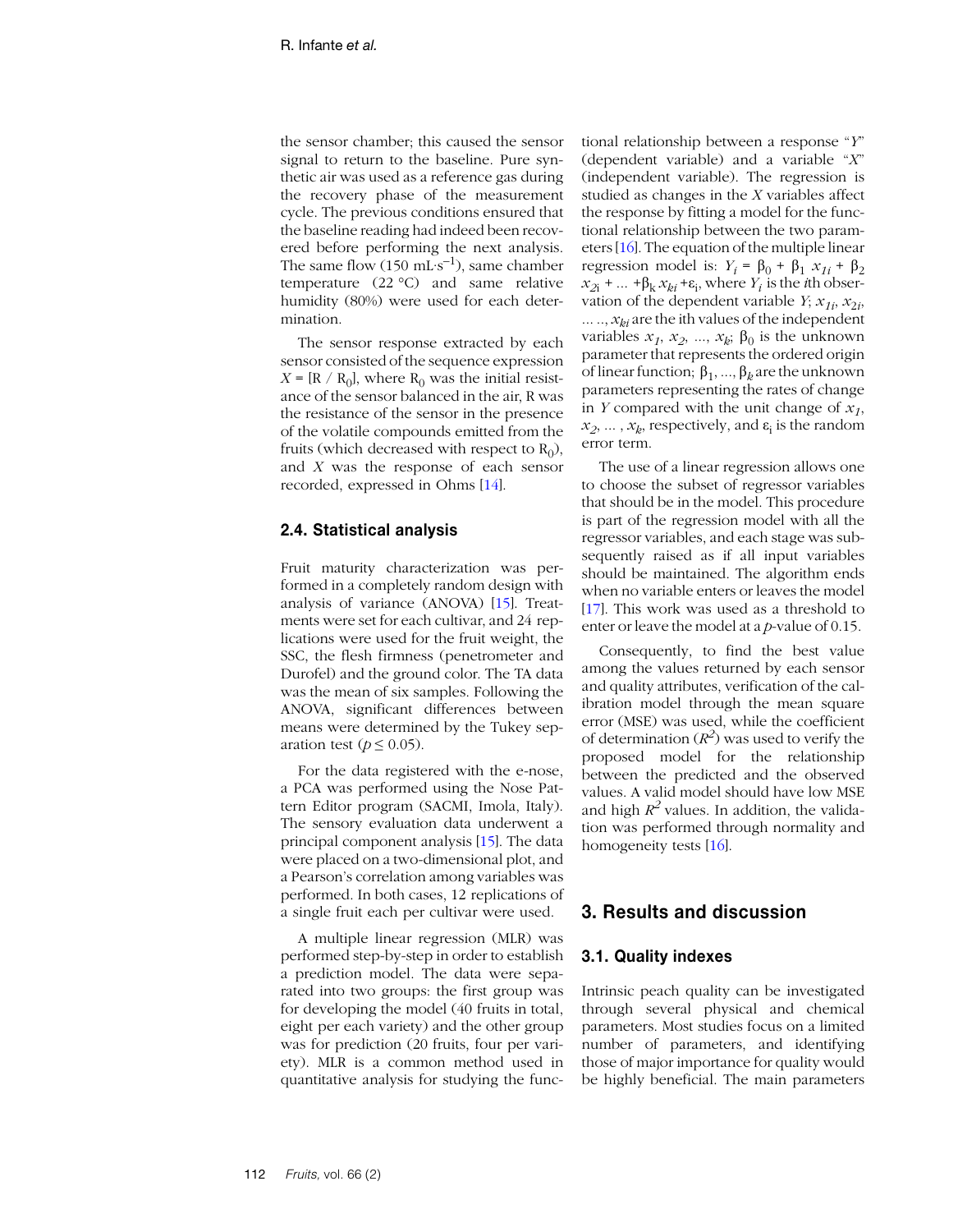## <span id="page-4-0"></span>**Table I.**

Maturity parameters determined on "tree-ripe" nectarine and peach cultivars harvested in central Chile (mean values of  $n = 24$  fruits).

| Variety                      | Harvest<br>date   | Weight<br>(g) | Soluble solids<br>concentration (SSC)<br>$(\% )$ | Flesh<br>firmness<br>(N) | Flesh firmness<br>(Durofel units) | Titratable<br>acidity (TA)<br>(%) | [SSC/TA]<br>ratio | Ground color      |                   |                   |
|------------------------------|-------------------|---------------|--------------------------------------------------|--------------------------|-----------------------------------|-----------------------------------|-------------------|-------------------|-------------------|-------------------|
|                              |                   |               |                                                  |                          |                                   |                                   |                   | Lightness         | Chroma            | Hue               |
| María Dolce Feb. 3rd 248.3 b |                   |               | 14.7c                                            | 15.68a                   | 59.9a                             | 0.4c                              | 39.7c             | 72.4 <sub>b</sub> | 53.7 <sub>b</sub> | 49.1 a            |
| <b>Nectaross</b>             | Jan. 26th 214.3 a |               | 12.8 <sub>b</sub>                                | 23.52 b                  | 74.5 <sub>b</sub>                 | 1.1e                              | 11.6a             | 74.9 b            | 53.6 b            | 54.0a             |
| Maillarlate                  | Jan. 26th 268.4 b |               | 18.5d                                            | $21.56$ ab               | 65.8 ab                           | 0.3 <sub>b</sub>                  | 63.9 e            | 70.5 <sub>b</sub> | 51.5 b            | 62.0 <sub>b</sub> |
| <b>Royal Glory</b>           | Dec. 28th 254.3 b |               | 11.4a                                            | 18.62 ab                 | 64.3 ab                           | 0.2a                              | 53.3d             | 49.9a             | 32.9a             | 62.7 <sub>b</sub> |
| Venus                        | Jan 19th          | 300.4c        | 14.3c                                            | 18.62 ab                 | 66.9 ab                           | 1.0 <sub>d</sub>                  | 14.0 <sub>b</sub> | 72.5 <sub>b</sub> | 53.6 <sub>b</sub> | 60.2 <sub>b</sub> |

Different letters in the same column indicate significant differences ( $p \le 0.05$ ).

that define the ripeness level, and which are commonly used in stone fruits, are ground skin color, soluble solids concentration (SSC), flesh firmness and titratable acidity (TA) [[2](#page-8-1)]. A generic single quality index based on SSC has also been developed [[18](#page-9-1)–[20](#page-9-2)].

The SSC of the nectarines 'María Dolce' and 'Venus' showed no difference, but the SSC of 'Nectaross', 'Maillarlate' and 'Royal Glory' did present differences within the group (*table I*). 'Maillarlate' showed the highest SSC (18.5%); by contrast, 'Royal Glory' showed the lowest SSC. Final concentrations of fruit biochemicals at maturity result from changes during fruit development. Sucrose, glucose and fructose are the main sugars in peach fruits, followed by sorbitol, a sugar alcohol, in smaller amounts [[21](#page-9-3), [22](#page-9-4)].

Flesh firmness is a basic indicator of peach quality, which is related to horticultural maturity at harvest and must be maintained from harvest to consumption. However, the firmness measurement should be supported by other approaches coupling sensory and instrumental measurements to appreciate desirable quality traits better, such as crispness and crunchiness [[23](#page-9-5)].

All the cultivars showed flesh firmness between 15 N and 24 N, a flesh firmness range that characterizes the peaches as "ready to eat", which is associated with the maximum reachable quality of a fruit [\[24\]](#page-9-6). Nevertheless, 'María Dolce' and 'Nectaross'

showed significant differences, with the latter reaching the highest flesh firmness. This trait is one of the most important parameters of peach quality and is a principal attribute considered by peach consumers [\[25\]](#page-9-7).

The TA showed differences among all the varieties; 'Nectaross' showed the highest value and 'Royal Glory' the lowest (*table I*). 'María Dolce' is classified as a sub-acid fleshed cultivar [[26\]](#page-9-8), and these genotypes are characterized by a TA in the range of 0.3– 0.5% [\[27\]](#page-9-9), coinciding with the observed TA values. However, 'Royal Glory' and 'Maillarlate', both varieties classified as normal acid genotypes, also showed a TA even lower than that observed in 'María Dolce'. This behavior could surely be explained by the low TA of sub-acid genotypes being particularly evident in fruits with higher flesh firmness or less ripe ones. The TA of "tree-ripe" fruits decreases the product of the oxidation of the organic acids [\[27\]](#page-9-9) that takes place during the final phases of ripening, and the differentiation between normal and sub-acid cultivars is only possible before these ripening phases are completed. The [SSC / TA] ratio was different among all the varieties. 'Maillarlate' showed the highest ratio, a product of its low TA and high SSC. This ratio is quite relevant because it determines sweetness. In fact, sweetness perception is known to be affected by a number of parameters, in particular acidity, with the overall consumer appreciation related more to the [TA / SSC] index ratio than to the SSC alone [\[28](#page-9-10)].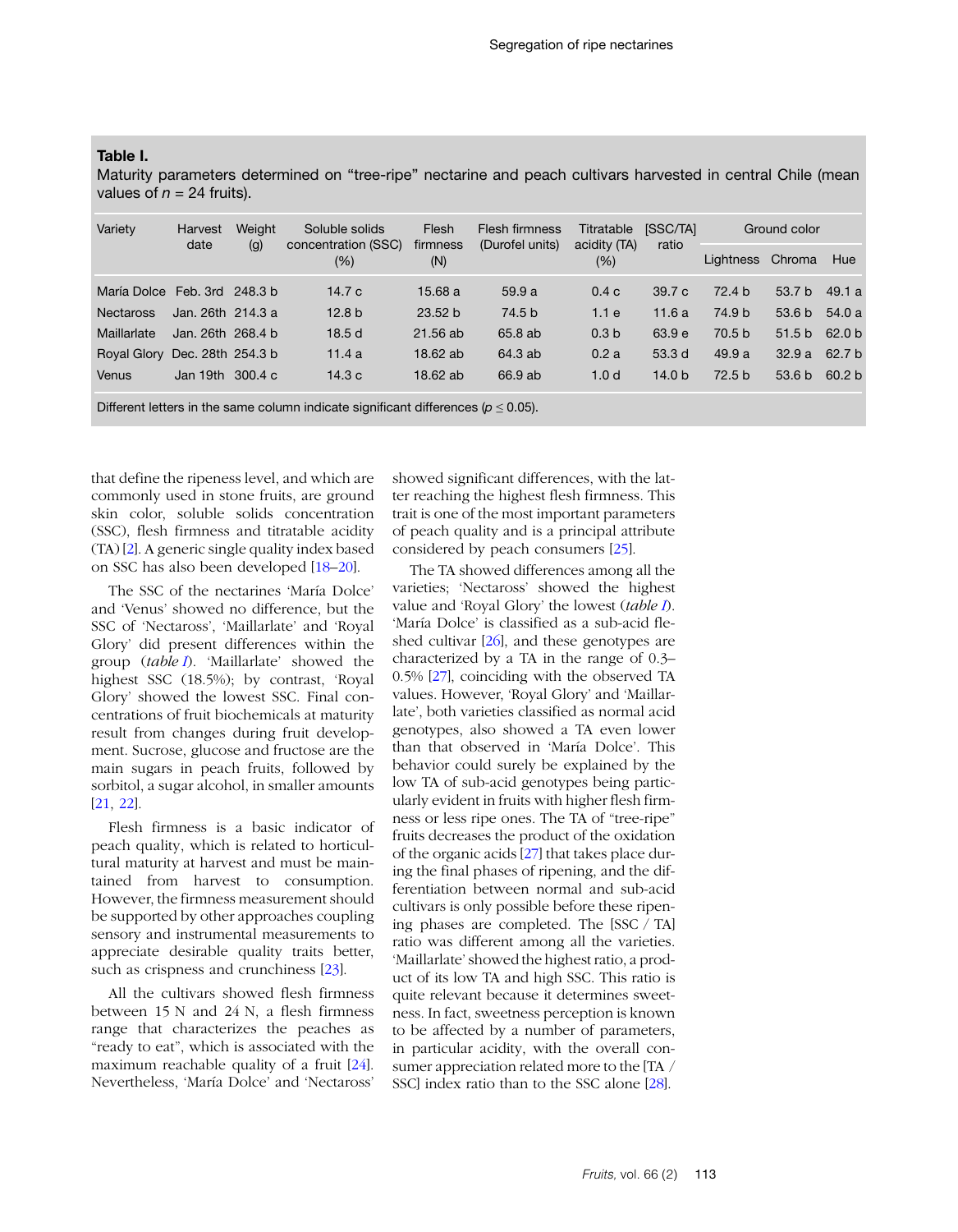Fruit pigments are the chemicals responsible for skin and flesh color, and, during the ripening period, many fruits undergo significant changes in their pigment composition. These changes include both the degradation of existing pigments and the synthesis of new pigments, and, in many cases, both processes occur simultaneously. Among these pigmentation changes, chlorophyll degradation is of paramount importance in many products as it is used as a primary criterion for assessing ripening stage and quality [[29](#page-9-11)]. The ground color lightness (*L*) and the saturation (*C\**) did not show any differences in 'María Dolce', 'Nectaross', 'Maillarlate' and 'Venus', but statistical differences were observed between them and 'Royal Glory' (*table [I](#page-4-0)*). The ground color hue (*h°*) did not show any differences among 'Royal Glory', 'Maillarlate' and 'Venus', but statistical differences were observed between 'María Dolce' and 'Nectaross'.

## **3.2. E-Nose**

The e-nose permitted cultivars to be grouped and differentiated based on the composition and concentration differences of volatiles, results which have been corroborated by other studies on peaches [\[10,](#page-8-9) [29,](#page-9-11) [30\]](#page-9-12) and apples [\[31\]](#page-9-13). The compositions of volatiles and their intensity correspond to an intrinsic characteristic of each variety [\[32\]](#page-9-14) and its ripening stage [[10](#page-8-9)].

In addition, Moltò *et al.* [[33](#page-9-15)] employed gas chromatography to investigate the main chemical components of peach aroma and related their concentration to the response of transducers sensitive to delta and gamma decalactones. Sensor responses had good correlations with a classification made by experts based on visual appearance of ripening. The sensors were more sensitive, also detecting skin breakage, and showed a good correlation with firmness measurements determined with a penetrometer. The e-nose has been tested for evaluating sensorial properties of peaches and nectarines, obtaining results that encourage further investigations into interactions between natural olfaction and the e-nose [[4\]](#page-8-3). Since visual aspect and aroma are primary aspects of peach quality, Di Natale *et al.* [[34](#page-9-16)] combined

visible spectra and e-nose data as an improvement of overall fruit quality in a non-destructive determination. In another study, this instrument was able to discriminate four peach cultivars even if they shared a common progenitor, indicating the power of the instrument for genetic studies [[35](#page-9-17)].

In assessing the response of each sensor, it was found that S6 (SnO2, RGTO Mo, 45 Å) showed the most consistent and significant results in terms of ability to segregate varieties, and it was therefore selected for building up the PCA and the predictive model. A subset of a few sensors can thus be chosen to explain the behavior of volatile compounds. This result agrees with that obtained by Hernández Gómez *et al.* [[36](#page-9-18)], where only three sensors in a total of 10 had a greater influence in the current pattern file for mandarins.

According to the PC1 (89.32%), 'Nectaross', 'Maillarlate' and 'Venus' were grouped far from cultivars 'Royal Glory' and 'María Dolce', being settled on different quadrants of PC1 (*figure [1](#page-6-0)*). This separation demonstrates the ability of the e-nose to segregate varieties depending on the composition of their volatiles. Similar results have been achieved in other studies on apricots [\[37,](#page-9-19) [38](#page-9-20)].

By contrast, an e-nose employed to establish quality index models able to describe the different picking dates of 'Xueqing' pear found that flesh firmness and SSC exhibited a good prediction performance; however, for TA, there was a very poor correlation with the signal of the e-nose [[12](#page-8-10)].

The results given by the e-nose could not show us which or at what concentration volatile compounds were present, but it did allow segregation between varieties or stages of maturity considering the overall aroma. This provides a quick system to classify and differentiate food without the need to determine the chemical composition of the gas phase [[39](#page-9-21)].

## **3.3. Sensorial analysis**

Fruit quality is associated with different attributes that vary during ripening, producing changes in sensorial traits and consumer acceptance. Sensory evaluation in stone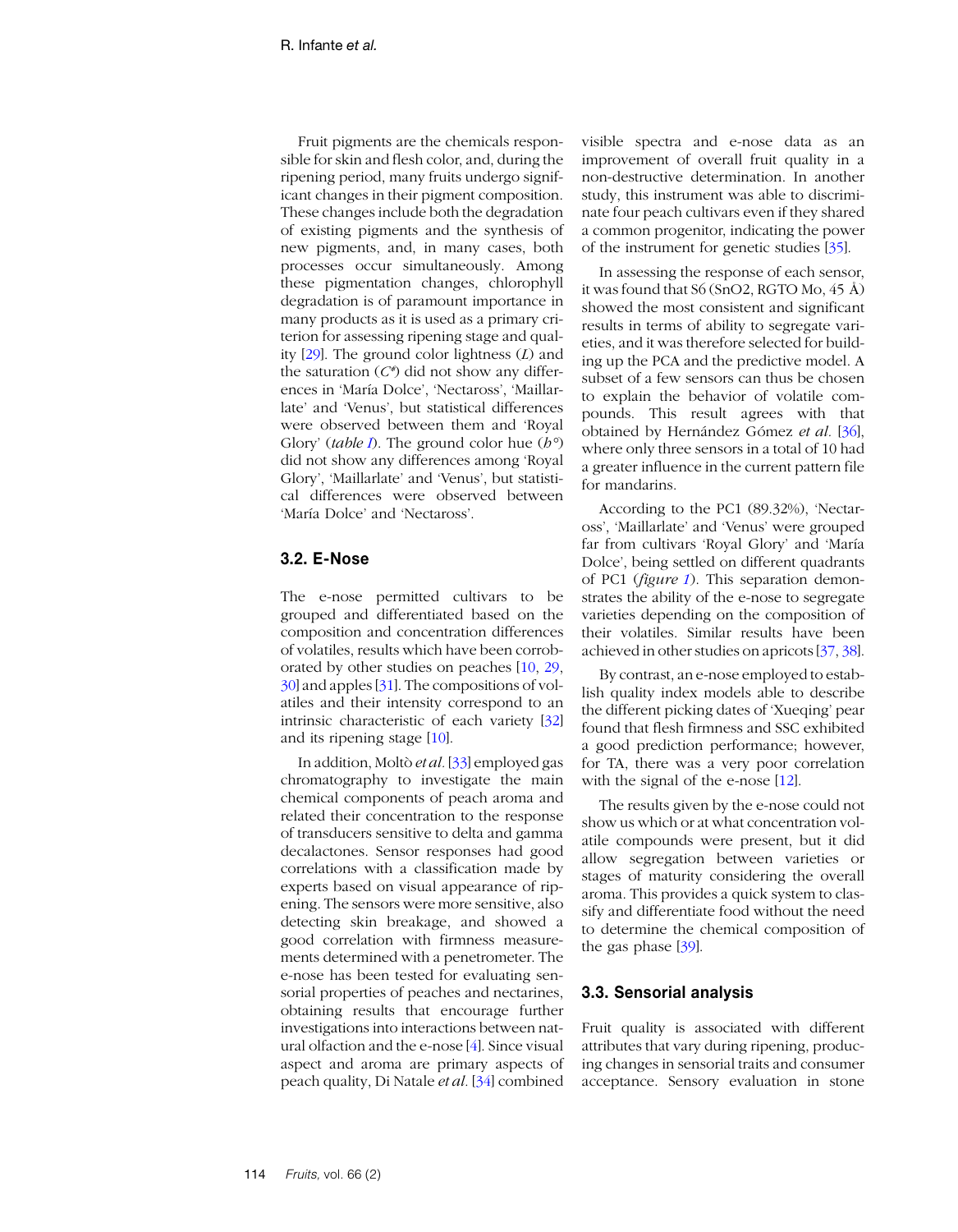<span id="page-6-0"></span>

#### **Figure 1.**

Principal component analysis determined with the electronic nose system EOS835 (sensors 1 and 6), at harvest on "tree-ripe" nectarine and peach cultivars harvested in central Chile.

fruits should consider the climacteric phase of the ripening process, and standardized flesh firmness, around 1–2 kg [\[10\]](#page-8-9). The strength of sensory evaluation is the possibility of providing a complete fruit profile, valid for product comparisons, shelf-life monitoring and prediction of consumer acceptance. This allows for weighting single parameters in terms of influence on overall perception [[2\]](#page-8-1).

In the sensorial analysis conducted through the trained panel, the PCA explained 90.6% of the total variation of the model, with 65% on the PC1 and 25.6% on the PC2 (*figure [2](#page-7-0)*). The variable couples showing positive correlation were 'sweetness'-'juiciness', 'sweetness'-'texture', 'juiciness'-'texture' and 'texture'-'flavor'. 'Aroma' appeared independent of 'juiciness' and 'sweetness' (*table [II](#page-7-0)*). The 'acceptability', 'flavor' and 'texture' showed a high correlation with PC1, while 'aroma', 'acidity' and 'sweetness' behavior explained PC2 (*figure [3](#page-8-16)*). In this case, it was observed that the conformation of one cluster containing 'Nectaross', 'Maillarlate' and 'Venus' was best associated with 'flavor', 'sweetness', 'juiciness', 'acceptability' and 'texture'. The cultivar 'Royal Glory' appeared alone, showing no association with any sensory attribute, and a somewhat analogous situation was observed with 'María Dolce' (*figure [2](#page-7-0)*). This sorting pattern of the genotypes generated by the trained panel evaluation was also observed with the analysis carried out by means of the e-nose.

Similarly, Crisosto *et al.* [[20](#page-9-2)] segregated cultivars of 23 peaches and 26 nectarines according to the sensory perception of their organoleptic characteristics through a trained panel, generating a minimum quality index for each organoleptic group rather than proposing a generic minimum quality index based on SSC. Brovelli *et al.* [[40](#page-10-0)] emphasize the usefulness of descriptive sensory evaluation and principal component analysis in evaluating the sensory quality of new cultivars.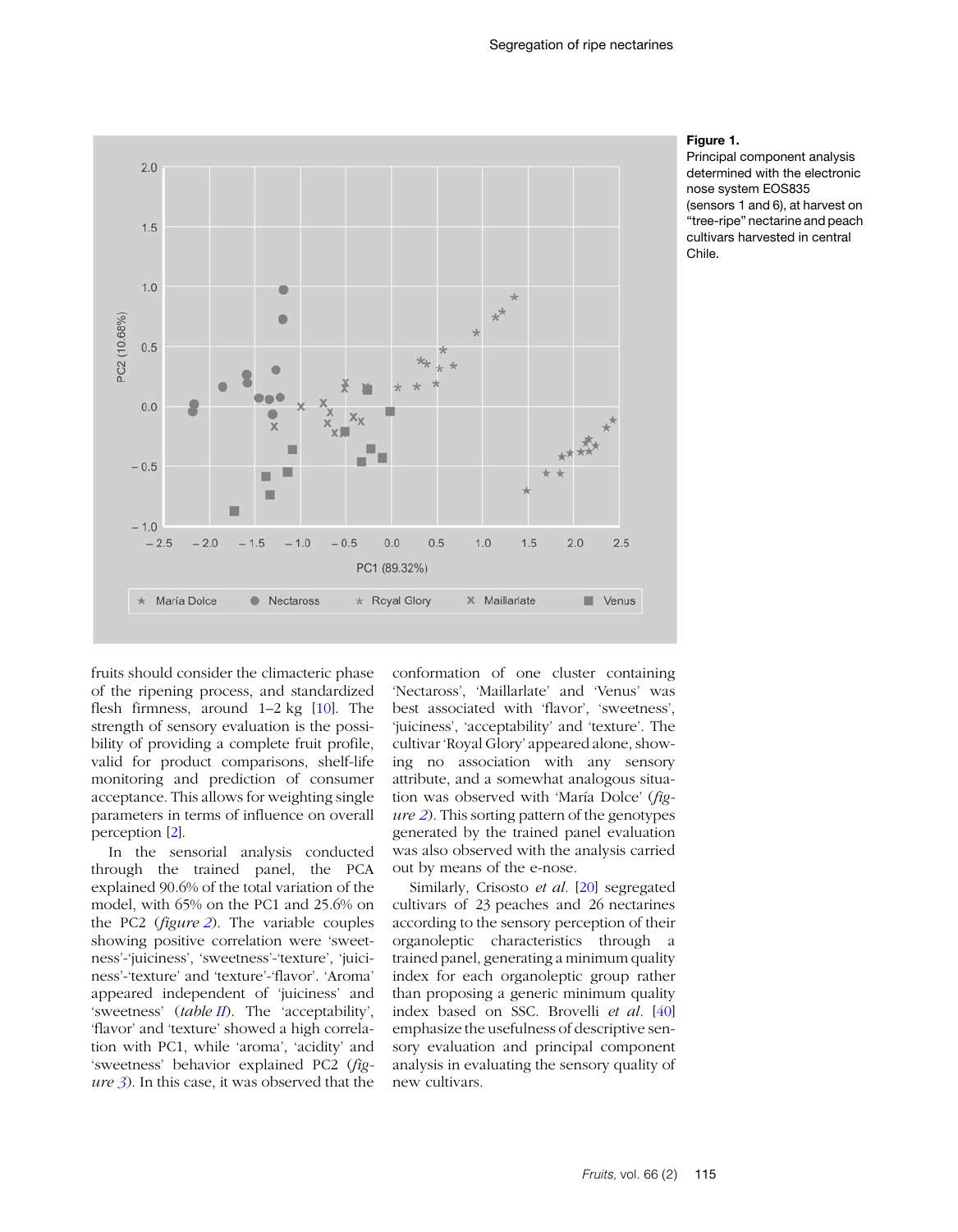<span id="page-7-0"></span>

#### **Figure 2.**

Principal component analysis of sensory attributes of "treeripe" nectarine and peach cultivars determined through a trained panel (central Chile).

## **3.4. Multiple linear regression**

A wide range of pre- and postharvest conditions can alter the synthesis and/or emanation of volatiles from harvested plant products that may be associated with flavor, ripening or other factors influencing quality or storage potential. To understand the aromatic profile of peaches, all those parameters that make it vary must be integrated, and one of the ways to achieve this is to use a multiple linear regression (MLR).

To generate the MLR, the attribute 'aroma' was determined using the trained panel as the dependent variable, while 'sweetness', 'acidity', 'juiciness', 'texture', 'flavor' and 'acceptability' were considered as regressor variable attributes. Furthermore, the electrical resistance signals, obtained from S6 sensors, were also considered as values for the regressor variables in the model. The regression model obtained is the following:  $[Area = -19.61 + (acidity \times 0.28) + (accept$ ability  $\times$  0.52) – (sweetness  $\times$  0.33) + (S6  $\times$ 23.36)].

The proposed model indicates that the attributes 'acidity', 'acceptability', 'sweetness' and the S6 resistance data are the main variables that define the aroma in the evaluated cultivars, presenting a mean square error (MSE) of 3.85 and a  $R^2$  of 0.48. When the model was used to make predictions on the 20 samples (four fruits per variety), the observed result of prediction was high  $(R^2 = 0.89)$ . The aroma-based MLR may prove the relative importance of each parameter when a sensory segregation of peach cultivars is required. According to Costell [[41](#page-10-2)], the acceptability level of a food responds to a dynamic integration of all the stimuli produced by it, and there is an association among them. 'Aroma', one of the descriptors associated with acceptability, has been related previously to results obtained from e-noses, due to their capacity to segregate different cultivars. Other authors obtained positive correlations among the parameters 'flavor', 'sweetness' and 'aroma' and especially between 'aroma' and 'flavor' [\[42\]](#page-10-1), which could suggest that consumers would be willing to pay more for more aromatic peaches with a better flavor [[43](#page-10-3)]. In tomatoes, the separation of different genotypes in terms of their sensory quality

#### **Table II.**

Pearson correlation coefficients ( $r^2$ ) observed between attributes of sensory quality of "tree-ripe" nectarine and peach cultivars harvested in central Chile.

| Parameter        | Acceptability | Aroma     | <b>Sweetness</b> | Acidity | <b>Juiciness</b> | Texture | Flavor |
|------------------|---------------|-----------|------------------|---------|------------------|---------|--------|
| Acceptability    | 1.00          |           |                  |         |                  |         |        |
| Aroma            | 0.84          | 1.00      |                  | -       |                  |         |        |
| <b>Sweetness</b> | 0.51          | $-0.0028$ | 1.00             |         |                  |         |        |
| Acidity          | 0.65          | 0.68      | 0.11             | 1.00    |                  |         |        |
| <b>Juiciness</b> | 0.56          | 0.02      | 0.87             | 0.20    | 1.00             |         |        |
| <b>Texture</b>   | 0.72          | 0.26      | 0.93             | 0.46    | 0.87             | 1.00    |        |
| Flavor           | 0.84          | 0.53      | 0.83             | 0.50    | 0.65             | 0.91    | 1.00   |
|                  |               |           |                  |         |                  |         |        |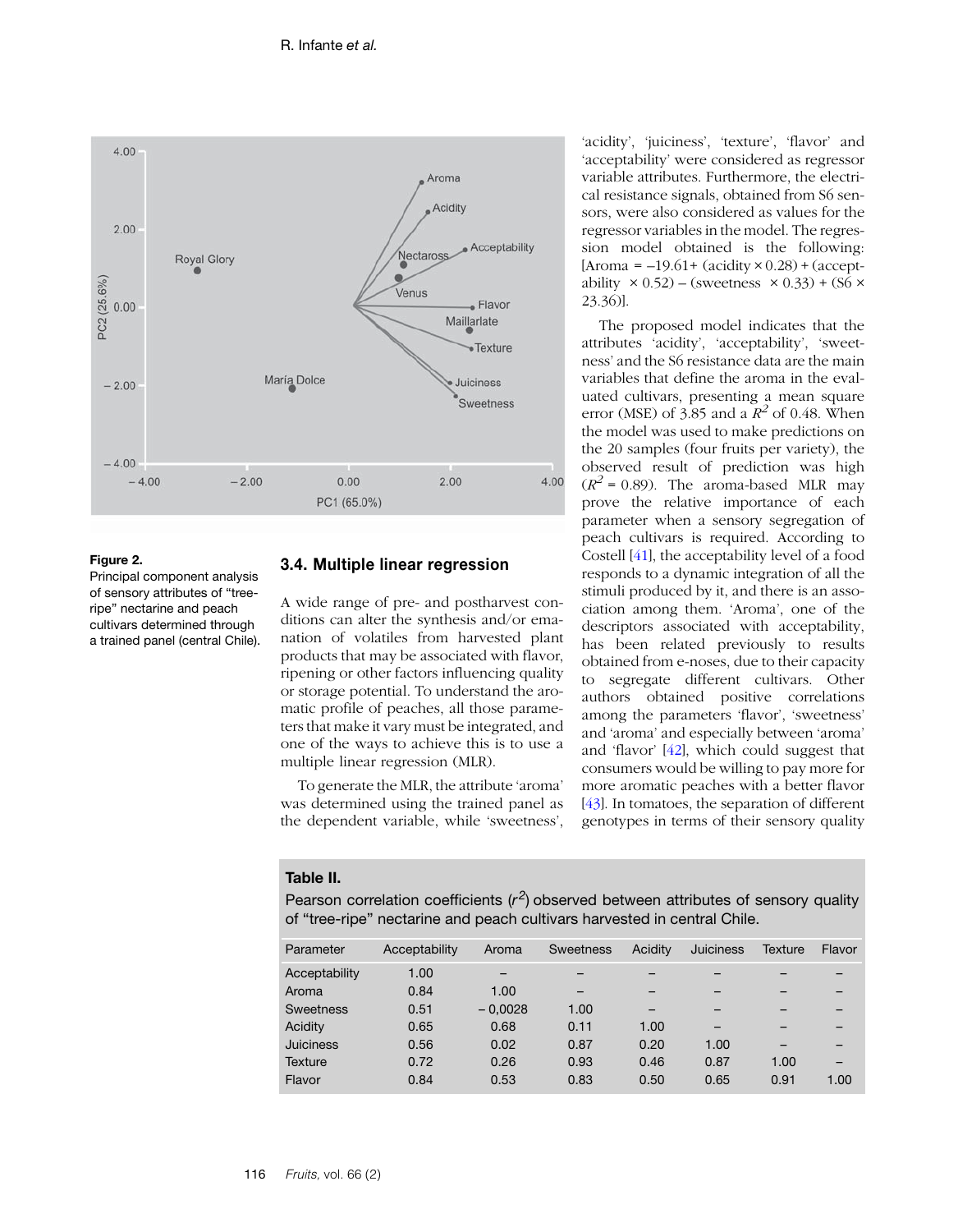<span id="page-8-16"></span>was also achieved with an e-nose and a trained panel [[8\]](#page-8-7).

Through this work, it can be concluded that the e-nose is an instrument that measures a signal associated with the aroma perceived by the human nose in nectarines and might segregate different nectarine cultivars according to their sensory characteristics in a non-destructive way.

# **Acknowledgments**

This work was supported by the research project 'Breeding Cling Peaches' of Innova-CORFO, VI Region, Chile.

## **References**

- <span id="page-8-0"></span>[1] Shewfelt R.L., What is quality? Postharvest Biol. Technol. 15 (1999) 197–200.
- <span id="page-8-1"></span>[2] Infante R., Meneses P., Predieri S., Sensory quality performance of two nectarine flesh typologies exposed to distant market conditions, J. Food Qual. 31 (2008) 526–535.
- <span id="page-8-2"></span>[3] Predieri S., Missere D., Gatti E., Buona come una pera – Analisi sensoriale per scoprire vizi e virtù di un frutto, in: Ravaioli A., Mazzotti V. (Eds.), Pere dell'Emilia-Romagna IGP, Qualità tipica vera e protetta, 2001, pp. 114–117.
- <span id="page-8-3"></span>[4] Di Natale C., Macagnano A., Martinelli E., Proietti E., Paolesse R., Castellari L., D'amico A., Electronic nose based investigation of the sensorial properties of peaches and nectarines, Sens. Actuators B 77 (2001) 561–566.
- <span id="page-8-4"></span>[5] Sohn J.H., Smith R., Yoong E., Leis J, Galvin G., Quantification of odours from piggery effluent ponds using an electronic nose and a artificial neural network, Biosyst. Eng. 86 (2003) 399–410.
- <span id="page-8-5"></span>[6] Ayala-Zavala J.F., Wang S.Y., Wang C.Y, González-Aguilar G.A., Effect of storage temperaturas on antioxidant capacity and aroma compounds in strawberry fruits, Lebensm.-Wiss.Technol. 37 (2004) 687–695.
- <span id="page-8-6"></span>[7] Bonghi C., Ramina A., Ruperti B., Vidrih R., Tonutti P., Peach fruit ripening and quality in relation to picking time, and hipoxic and high  $CO<sub>2</sub>$  short-term postharvest treatments, Postharvest Biol. Technol. 16 (1999) 213– 222.



- <span id="page-8-7"></span>[8] Sinesio F., Di Natale C., Quaglia G., Bucarelli F., Moneta E., Macagnano A., Paolesse R., D'amico A., Use of electronic nose and trained sensory panel in the evaluation of tomato quality, J. Sci. Food Agric. 80 (2000) 63–71.
- <span id="page-8-8"></span>[9] Hernández Gómez A., Hu G., Wang J., García Pereira A., Evaluation of tomato maturity by electronic nose, Comput. Electron. Agric. 56 (2006) 44–52.
- <span id="page-8-9"></span>[10] Infante R., Farcuh M., Meneses C., Monitoring the sensorial quality and aroma through an electronic nose in peaches during cold storage, J. Sci. Food Agric. (2008) 2073– 2078.
- <span id="page-8-11"></span>[11] Zhang H., Chang M., Wang J., Ye S., Evaluation of peach quality indices using an electronic nose by MLR, QPST and BP network, Sens. Actuators B 134 (2008) 332–338.
- <span id="page-8-10"></span>[12] Zhang H., Wang J., Ye S., Prediction of acidity, soluble solids content and firmness of pear using electronic nose technique, J. Food Eng. 86 (2008) 370–378.
- <span id="page-8-13"></span>[13] McGuire R., Reporting for objective color measurements, HortScience 27 (1992) 1254–1255.
- <span id="page-8-12"></span>[14] Esposto S., Montedoro G., Selvaggini R., Riccò I., Taticchi A., Urbani S., Servili M., Monitoring of virgin olive oil volatile compounds evolution during olive malaxation by an array of metal oxide sensors, Food Chem. 113 (2009) 345–350.
- <span id="page-8-14"></span>[15] Di Rienzo J.A., Casanoves F., Balzarini M.G., González L., Tablada M., Robledo C.W., InfoStat versión 2008, Grupo InfoStat, FCA, Univ. Nac. Córdoba, Argentina, 2008.
- <span id="page-8-15"></span>[16] Balzarini M.G., González L., Tablada M., Casanoves F., Di Rienzo J.A, Robledo C.W., Manual del usuario, Editor. Brujas, Argentina, 2008, pp. 182–188.

#### **Figure 3.**

Pearson correlation coefficients of the sensorial descriptors of "tree-ripe" nectarine and peach cultivars harvested in central Chile, associated with principal components 1 (PC1) and 2 (PC2).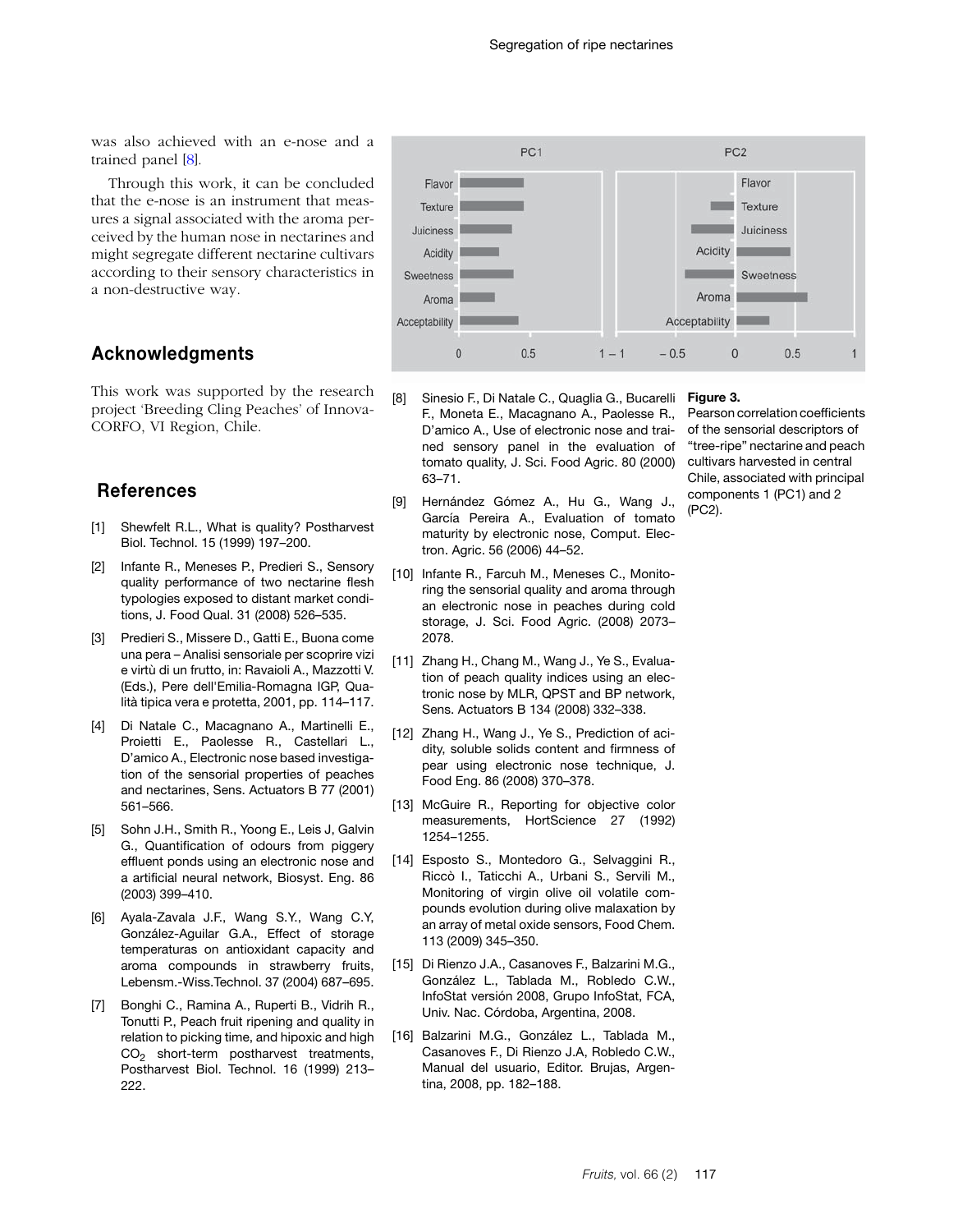- <span id="page-9-0"></span>[17] Pardo A., Ruiz M.A., SPSS11: Guía para el análisis de datos, Mc Graw Hill., Madrid, Spain, 2002, pp. 363–379.
- <span id="page-9-1"></span>[18] Crisosto C., How do we increase peach consumption? Acta Hortic. 592 (2002) 601– 605.
- [19] Crisosto C., Crisosto G., Bowerman E., Understanding consumer acceptance of peach, nectarine, and plum cultivars, Acta Hortic. 604 (2003)115–119.
- <span id="page-9-2"></span>[20] Crisosto C., Crisosto G., Echeverría G., Puy J., Segregation of peach and nectarine [*Prunus persica* (L.) Batsch] cultivars according to their organoleptic characteristics, Postharvest Biol. Technol. 39 (2006) 10–18.
- <span id="page-9-3"></span>[21] Moriguchi T., Ishizawa Y., Sanada T., Differences in sugar composition in *Prunus persica* fruit and the classification by the principal component analysis, J. Jpn. Soc. Hortic. Sci. 59 (1990) 307–312.
- <span id="page-9-4"></span>[22] Robertson J.A., Horvat R.J., Lyon B.G., Meredith F.I., Senter S.D., Okie W.R., Comparison of quality characteristics of selected yellow- and white-fleshed peach cultivars, J. Food Sci. 55 (1990) 1308–1311.
- <span id="page-9-5"></span>[23] Fillon L., Kilcast D., Consumer perception of crispness and crunchiness in fruits and vegetables, Food Qual. Pref. 13 (2002) 23–29.
- <span id="page-9-6"></span>[24] Neri F., Pratella G.C., Brigati S., Gli indici di maturazione per ottimizzare la qualità organolettica della fruta, Frutticoltura 5 (2003) 20–29.
- <span id="page-9-7"></span>[25] Testoni A., Grassi B., Grassi M., Lovati F., Evoluzione della maturazione in pesche e nettarine in funzione della durata e del metodo di conservazione, Atti III Giornate SOI, 10–14 March 1996, Erice, Italy, 1996, pp. 369–370.
- <span id="page-9-8"></span>[26] Bellini E., Peach genetic improvement: "María Dolce", new nectarine with organoleptic value, Acta Hortic. 374 (1996) 39–41.
- <span id="page-9-9"></span>[27] Crisosto C., Crisosto G., Relationship between ripe soluble solids concentration (RSSC) and consumer acceptance of high and low acid meeting flesh peach and nectarine [*Prunus persica* (L.) Batsch] cultivars, Postharvest Biol. Technol. 38 (2005) 239– 246.
- <span id="page-9-10"></span>[28] Moreau-Rio M., Scandella D., Vénien S., Pêches et nectarines. Image et perception de la qualité, analyse sensorielle, Infos-Ctifl 108 (1995)12–17.
- <span id="page-9-11"></span>[29] Benedetti S., Buratti S., Spinardi A., Mannino S., Mignani I., Electronic nose as a non-destructive tool to characterise peach cultivars and to monitor their ripening stage during shelf-life, Postharvest Biol. Technol. 47 (2008) 181–188.
- <span id="page-9-12"></span>[30] Visai C., Vanoli M., Volatile compound production during growth and ripening of peaches and nectarines, Scientia Hortic. 70 (1997) 15–24.
- <span id="page-9-13"></span>[31] Saevels S., Lammertyn J., Berna A., Veraverbeke E., Di Natale C., Nicolai B., Electronic nose as a non-destructive tool to evaluate the optimal harvest date of apples, Postharvest Biol. Technol. 30 (2003) 3–14.
- <span id="page-9-14"></span>[32] Cavicchi, L., Profilo qualitativo sensoriale di alcune cultuvar di albicocco, in: Albicocco: Indicazioni varietali e techniche di produczione, Cent. Ric. Prod. Veg. (CRPV) 59, 2000, pp. 55–61.
- <span id="page-9-15"></span>[33] Moltó E., Selfa E., Ferriz J., Conesa E., Gutierrez A., An aroma sensor for assessing peach quality, J. Agric. Eng. Res. 72 (1999) 311–316.
- <span id="page-9-16"></span>[34] Di Natale C., Zude-Sasse M., Macagnano A., Paolesse R., Herold B., D'Amico A., Outer product analysis of electronic nose and visible spectra: Application to the measurement of peach fruit characteristics, Anal. Chim. Acta 459 (2002)107–117.
- <span id="page-9-17"></span>[35] Infante R., Gonzalez J., Early maturing peach embryo rescue and *in vitro* survival at different fruit growth stages, Acta Hortic. 592 (2002) 89–92.
- <span id="page-9-18"></span>[36] Hernández Gómez A., Wang J., Hu G, Gracía Pereira A., Discrimination of storage shelflife for mandarin by electronic nose technique, Food Sci. Technol. 40 (2007) 681– 689.
- <span id="page-9-19"></span>[37] Azondalou R., Darbellay C., Luisier J., Villettaz J., Amadò R., Development of a model for quality assessment of tomatoes an apricots, Swiss Soc. Food Sci. Technol. 36 (2003) 223–233.
- <span id="page-9-20"></span>[38] Parpinello G.P., Fabbri A., Domenichelli S., Mesisca V., Cavicchi L., Versari A., Discrimination of apricot cultivar by gas multisensor array using an artificial neural network, Biosyst. Eng. 97 (2007) 371–378.
- <span id="page-9-21"></span>[39] Plutowska B., Wardencki W., Aromagramsaromatic profiles in the appreciation of food quality, Food Chem. 101 (2007) 845–872.